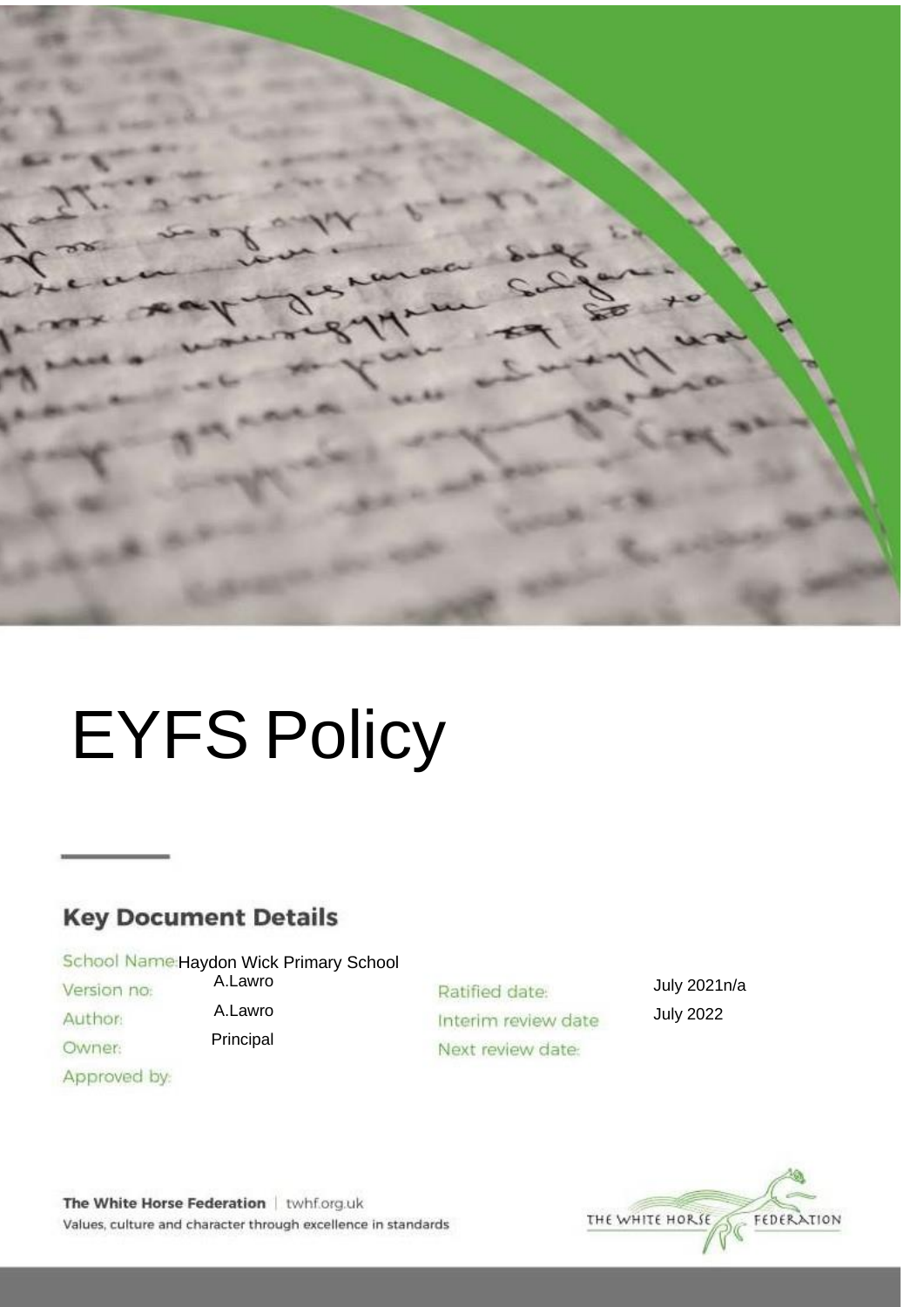#### **Aims (our intent)**

It is our intent to provide every child who enters our Reception Classes with the opportunities to grow **physically, verbally, cognitively and emotionally. Each child will develop a life-long love and desire for learning. At Haydon Wick Primary School we provide stimulating and high quality learning environments that support, enhance and enable children to progress. They will feel safe and confident to become independent learners. Children will have endless opportunities to discover and explore their curious minds. We work collaboratively with parents and carers encouraging enthusiastic learners who are motivated and reflective. Enabling them to thrive and reach their potential. Every child has access to a broad, balanced and rich curriculum that reflects our community and our school values, which prepares them for now and for the future in terms of opportunities and experiences. Through an appropriate balance of whole class, small group and independent play activities that will be planned and reflective of their needs. Through a language rich environment children are supported and given opportunities to become skillful communicators who connect with others through language and play.** 

#### **Play and Active learning**

At Haydon Wick we believe play to be the means through which young children learn. It is through play that children have the opportunity to explore, develop and act out experiences, helping them make sense of the world. Play helps children build up ideas and learn how to control themselves and understand the need for rules. Children investigate and solve problems through collaborative and individual play.

Play opportunities are available in our reception classrooms both indoors and outdoors, where the three prime areas and four specific areas of learning are offered. Due to the range of adult led activities and child initiated time we provide, we give plenty of time for play opportunities to arise. Active learning occurs when children are motivated and interested.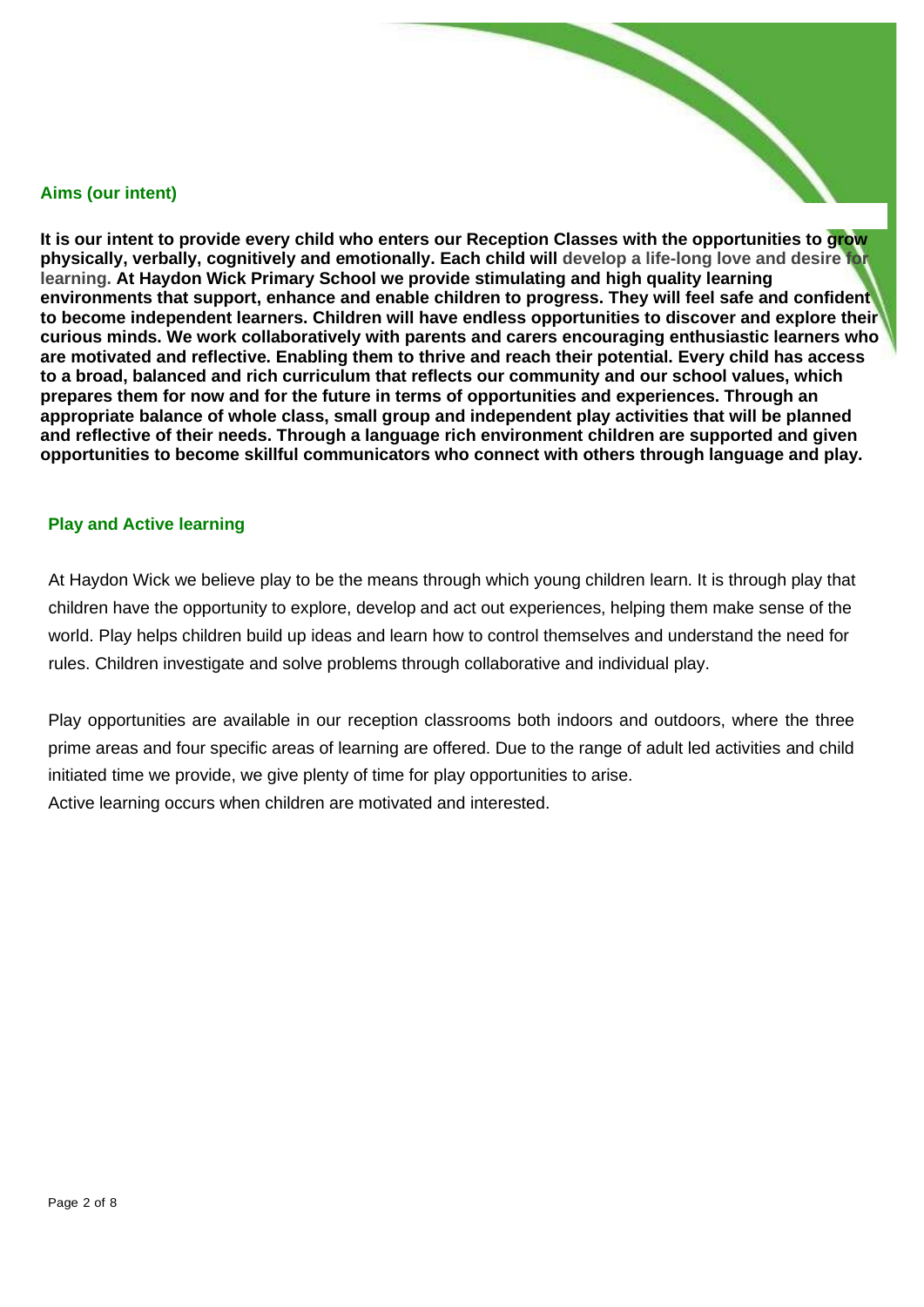Children need to have some independence and control over their learning. As children develop their confidence, they learn to make decisions. It provides children with a sense of satisfaction as they take ownership of their learning.

# **Planning**

The planning within the Foundation Stage allows the children to explore the school's key themes from our curriculum overview. The weekly plans take on these themes and are also supported by the observations carried out of the children from the previous week. This enables children's interests, achievements and next steps to be addressed. Our curriculum coverage is based upon the Educational Programmes outlined in the reformed Early Years Foundation Stage framework.

We teach carefully planned themes throughout the year to ensure every child is given a variety of different stimuli. The themes are also supported by the child's interests; this helps to keep the children engaged and allows them to take ownership of their learning. We offer the children a broad and balanced curriculum which follows the new reformed Early Years Foundation Stage Profile. This is delivered using the 'Development Matters' and statutory framework. This enables the FS2 teachers to incorporate the seven areas of learning and development into a stimulating, creative, cross curricular approach, ensuring breadth.

The children are actively engaged in working towards the Early Learning Goals. The goals are made up of the Three Prime Areas and Four Specific Areas of learning, there are 17 in total:

#### **Prime Areas**

- Personal, Social and Emotional Development
- Physical Development
- Communication and Language

#### **Specific Areas**

- **Literacy**
- **Mathematics**
- Understanding the World
- Expressive Arts and Design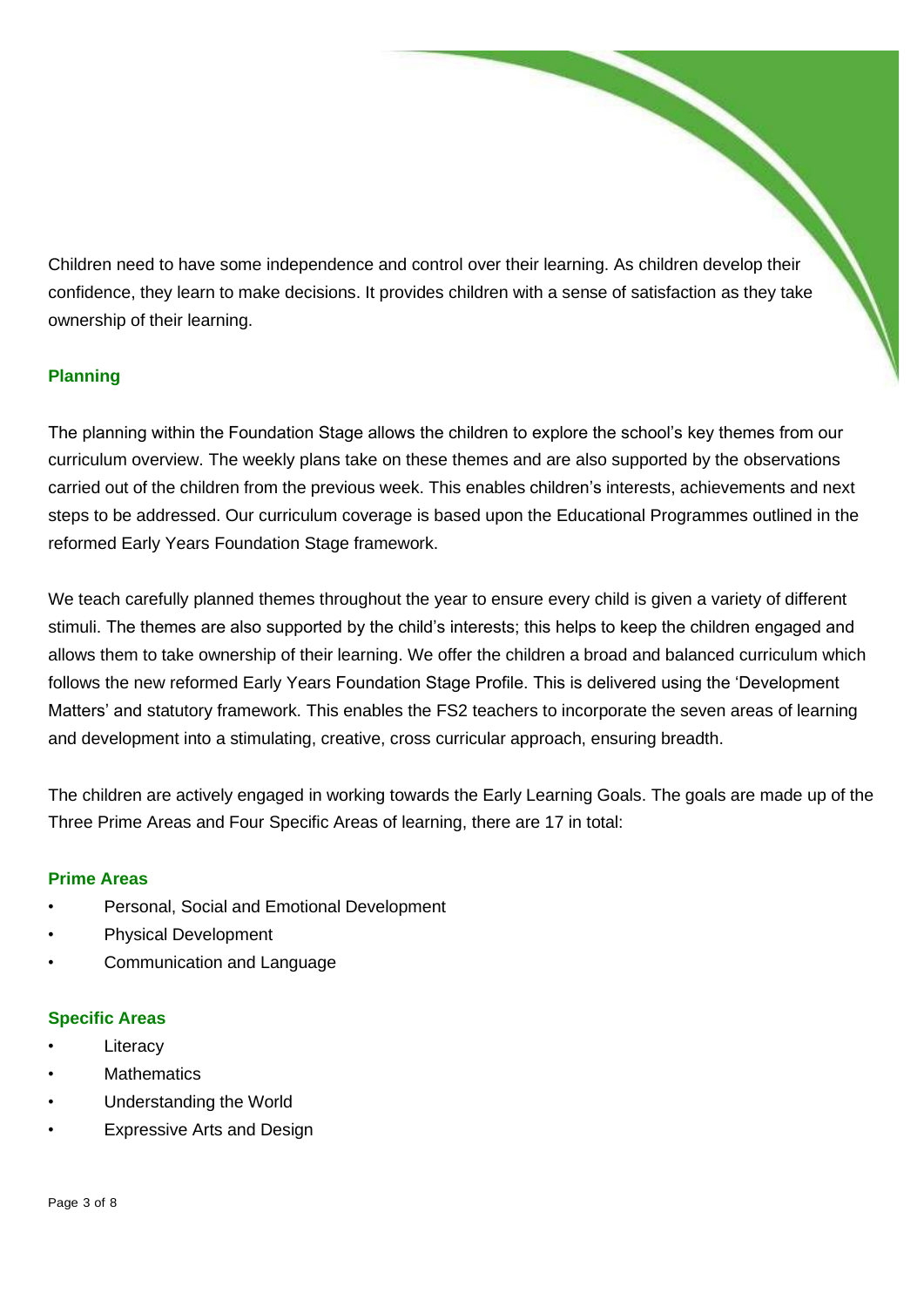Within these areas they are broken down into individual aspects which eventually lead towards the Early Learning Goals. To achieve these goals, the children work through month bands which are appropriate to their developmental stage.

Alongside this run the characteristics of effective teaching and learning. These move through the 17 areas, they are:

- Playing and exploring
- Active learning
- Creating and thinking critically

The four themes of the EYFS underpin all the guidance. The document – Development Matters shows how these themes and the principles that inform them, work together for children in the EYFS. They are; a unique child, positive relationships, enabling environment and equal learning and development.

None of these areas can be delivered in isolation from the others. They are equally important and depend on one another. These areas are explored through a balance of adult led and child initiated activities. The child initiated opportunities are where we provide the chances for the children to be independent learners, we have often modelled or joined in the play before. The adult led activities are introducing and teaching new skills. This is where children will work with an adult, normally as part of a small group.

Activities and role play opportunities inside and outdoors provide a means through which children can independently practice, apply and develop the skills and ideas with the support of the adults in the setting.

At Haydon Wick Primary School we recognise that phonics knowledge is key to reading and writing. We carry out discrete phonics sessions, which are planned following Little Wandle Letters and Sounds synthetic, systematic phonic program. The children then apply their phonics skills eachday in and around the environment. Please refer to our phonics and early reading policy for more information on how phonics is taught at Haydon Wick Primary School.

# **Assessment and observation**

When children begin reception the class teachers read the "Moving on document". Along with this information and discussion from the local pre-schools, the EYFS lead also meets the children in their preschool setting, to gather information that goes towards their Baseline assessment.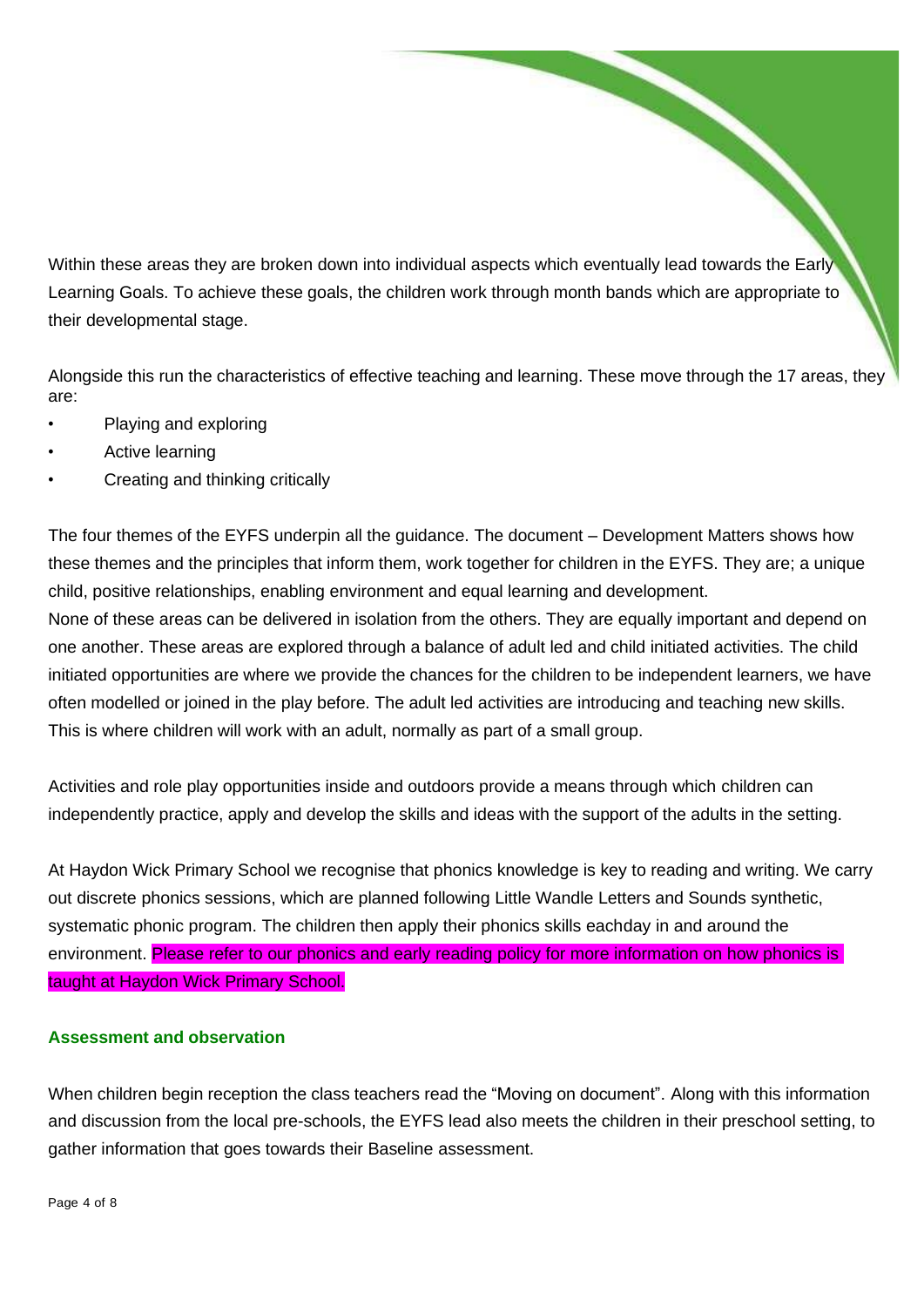From September 2021 all children in reception will undertake the RBA baseline assessment from the DfE. In addition to the RBA baseline, practitioners within reception will carry out baseline assessments to create a secure judgement of all children's starting points.

Each child's level of development is recorded against the seven areas of learning and development using a 'best fit model'. These lead onto the child acquiring the early learning goal in each area at the end of the reception year.

Throughout the year the reception teachers and teaching assistants carry out observations of the children and add these along with photographs into each child's Learning Journey. In addition they add pieces of work and creations that the children have produced, contributing to a collection of the child's achievements . Parents have access to their child's learning journey over eight times a year and are encouraged to add comments about their child's learning throughout the year.

Although adult led activities can offer insight into children's attainment by making sure the child has the opportunity to demonstrate their knowledge, it is mostly evidence through observing children through their child-initiated time and activities that are used as judgements for the EYFS profile.

The ongoing assessments of the children are collected and recorded into the children's Learning Journeys. Assessments are collated through high quality interactions and observations that our practitioners have with the children. These assessments are then used to create a judgement of 'on track' or 'not on track' for the end of year expectations. These judgements are recorded onto our tracking system on Pupil Asset three times a year. For those children judged as not being on track to meet the end of year expectations, next steps will be planned for based on their gaps in learning. In the final term we write a report to parents. Along with a personal comment, this will state their progress against the Early Learning Goals and the child's Characteristics of Teaching and Learning.

Moderation take place within Haydon Wick Primary School and across the WHF and schools within the local area.

# **The Learning Environment**

Page 5 of 8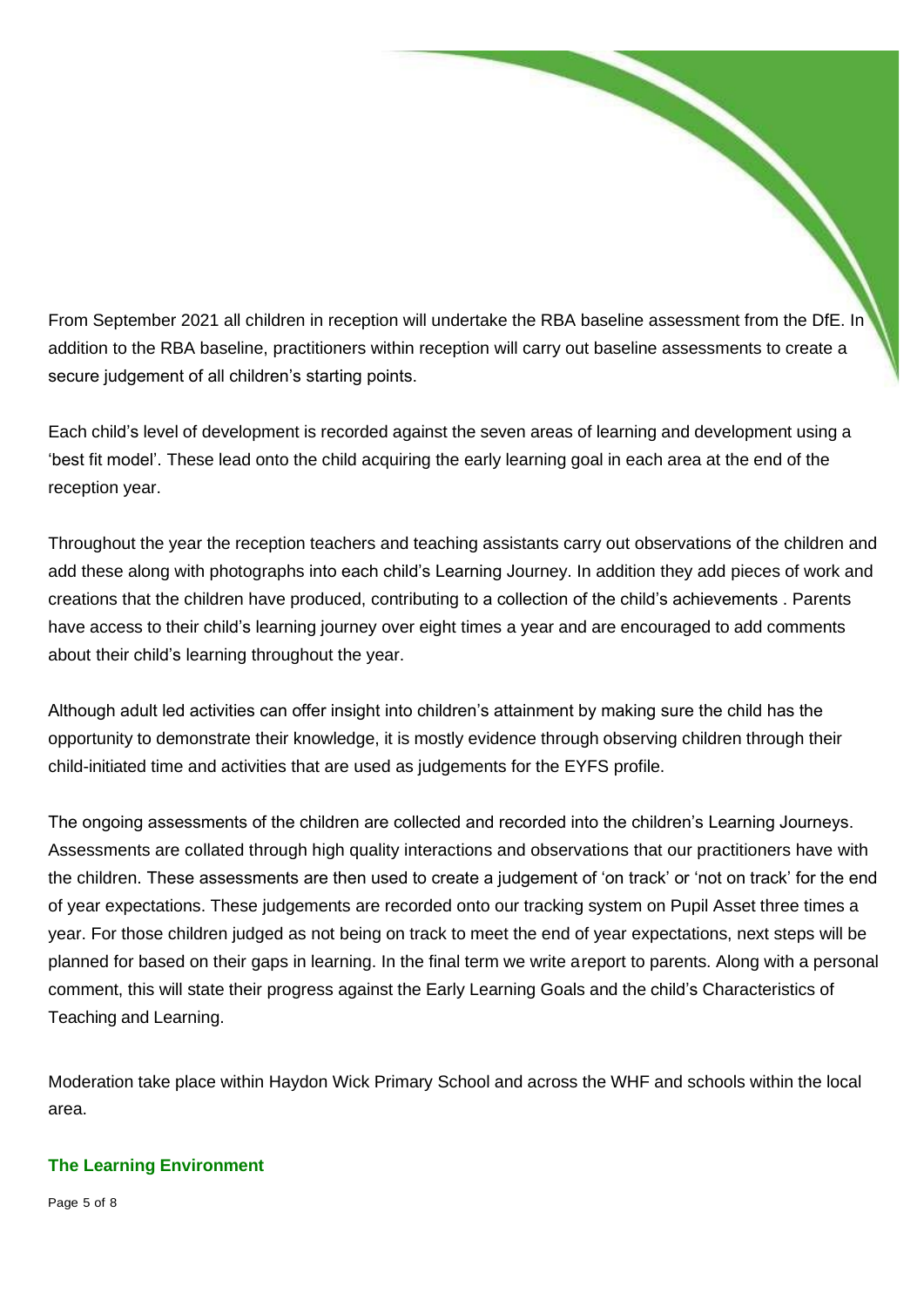At Haydon Wick Primary School we recognise the learning environment plays a key role in supporting and extending the children's development. The reception classrooms, which incorporate the indoor and outdoor areas are well organised to allow children to explore and learn securely and safely. There are areas where the children can be active and can be quiet.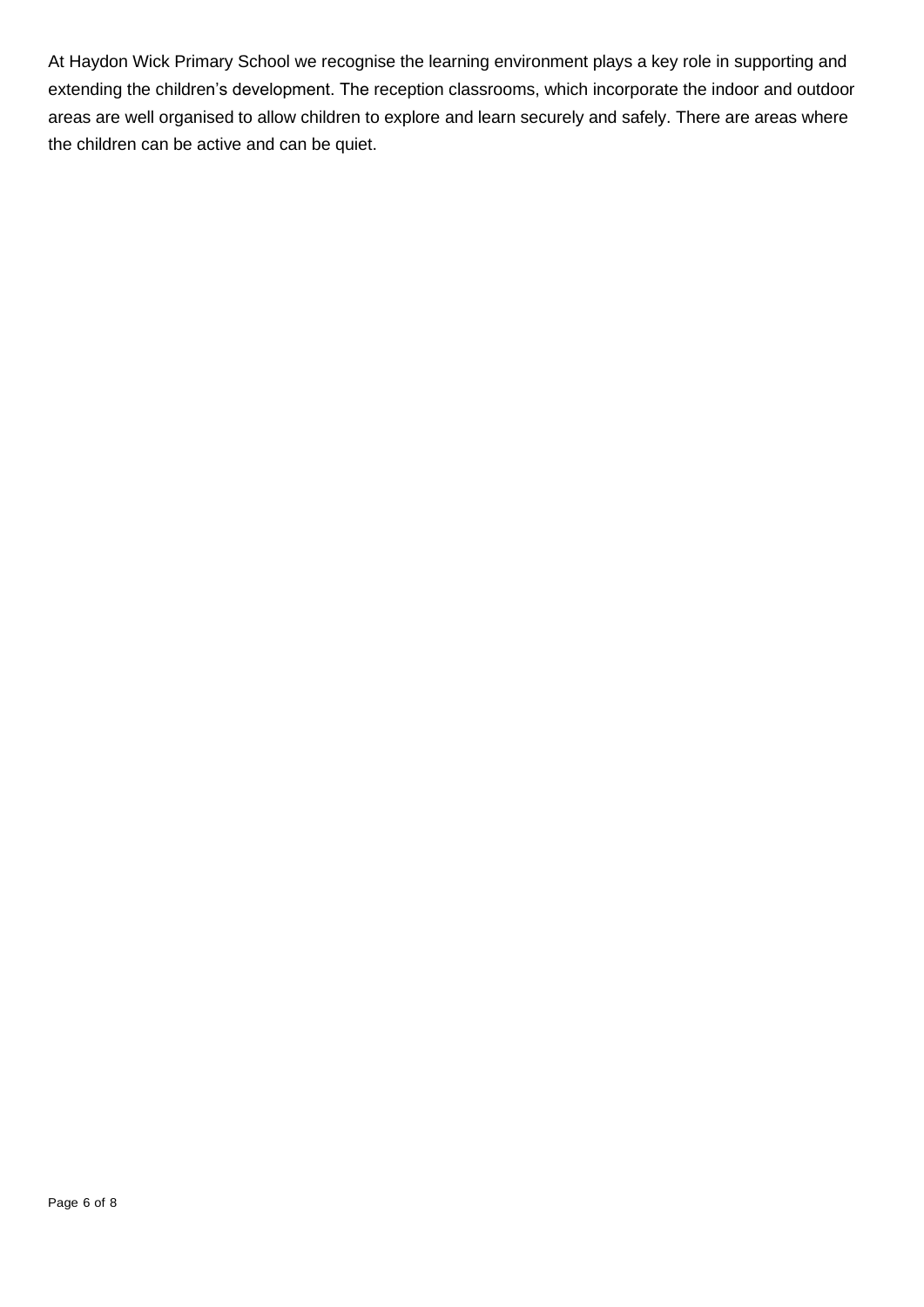The environments are set up into learning areas where children are able to find and locate resources and equipment independently. Our learning environments operate a free flow system whereby the children can choose which area of the environment they would like to explore. This is around the adult led activities that take place throughout the day at various times.

#### **Inclusion**

We value the diversity of individuals within the school and tolerate a no discrimination philosophy. All children are treated fairly regardless of race, religion or ability. All children and families are valued within our school. We recognise that all pupils bring different experiences, interests and strengths which influence the way they learn and we encourage all children to succeed and do their best. We aim to give each child the opportunity to experience success in their learning and ensure equal opportunities will be extended to all pupils. We encourage children to make their own choices and in giving reasons for decisions and actions. We recognise that children develop in individual ways and at varying rates.

Children's attitudes and dispositions to learning are influenced by feedback from others, therefore we praise and encourage as well as celebrate achievements that are made in school and at home.

# **Special Needs**

Those children which are recognised as having Special Educational Needs or a Disability (SEND) will follow similar programmes of study as their peers. However, the work, if necessary will be differentiated to meet individual children's needs.

#### **Safeguarding**

Haydon Wick Primary School takes seriously its responsibility to protect and safeguard the welfare of the children and young people in its care. "The welfare of the pupil/student is paramount." (Children Act 1989.) Our staff and Governors are committed to safeguarding the pupil/students at this school and contribute to multi-agency working to keep pupils and students safe.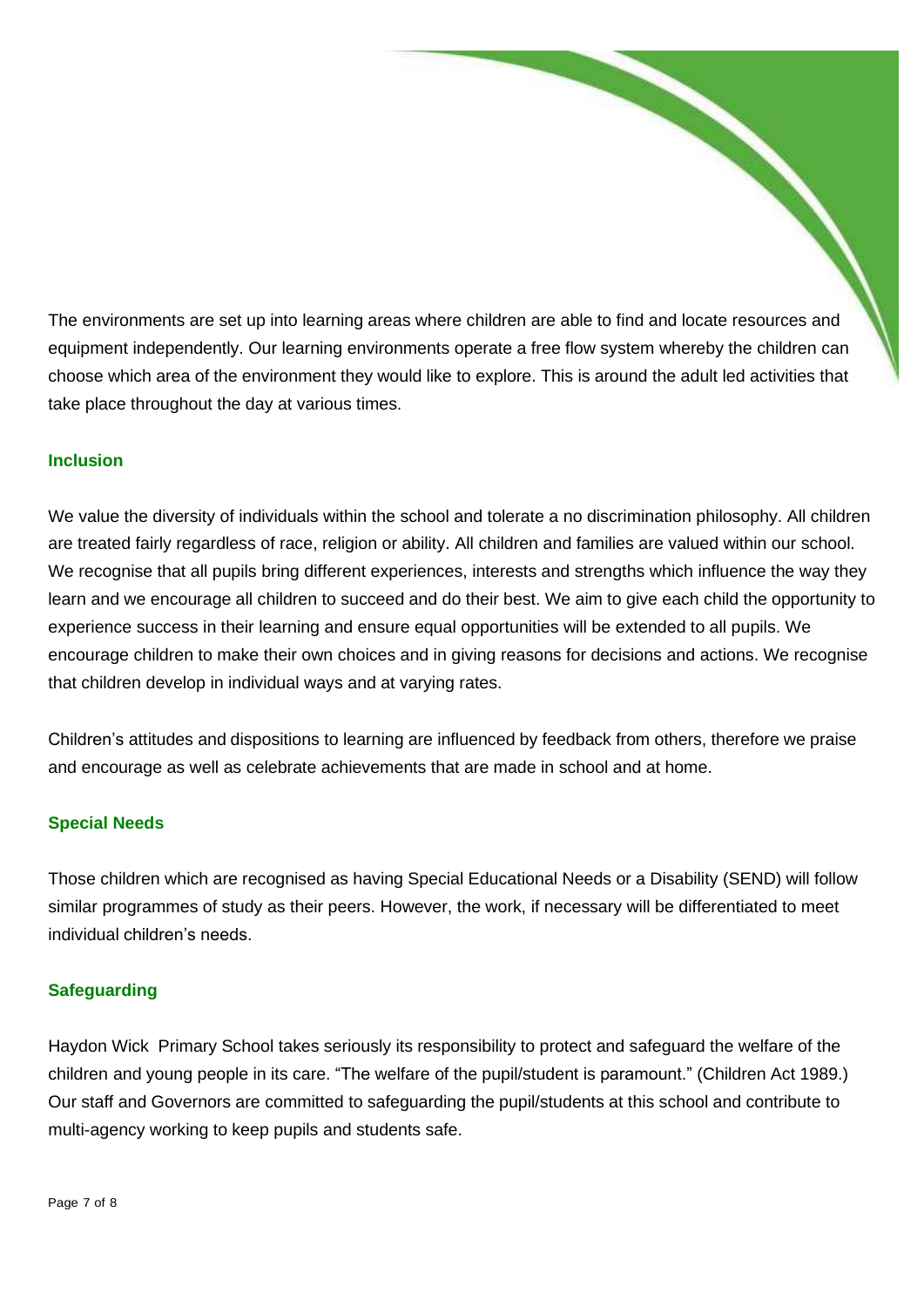All adults working in our school maintain an attitude of ' it could happen here'. We recognise that staff, because of their contact with and knowledge of children in their care, are well placed to identify abuse or neglect and offer support to children in need.

# **Health and Safety**

All safety measures are taken to ensure the safety of all children in the Foundation Stage. Locks are installed on the gates and doors. We follow the TWHF 'Health and Safety' policy which all staff and students are familiar with and we have designated people responsible for first aid in school. Within the Early Years, we have members of staff who are currently trained in Paediatric First Aid. Children are taught the safe and appropriate use of equipment and materials. Children are taught to be mindful when moving around the school and are aware of safety issues. Our health and safety policy is available on our school website. All medicines are kept in a locked cupboard at the school office or in locked cabinet in the classroom if required and approved by parents/carers before administration of any medicines. No hazardous substances are used within the setting.

# **Working in partnership with Parents/Carers**

We recognise that parents/carers are children's first and enduring educators and we value the contribution they make. We appreciate the role that parents have played and their future role in educating the children.

We do this through:

- Talking to parents about their child before they start school.
- The teachers visit all children in their home setting prior to starting school in reception.
- The children have the opportunity to come into school to spend time in the environment and get to know their teacher. They are invited to a story session and also a stay and play session in June/July before starting school.
- We invite all parents to an induction meeting during the term before they start school.
- Offering parents regular opportunities to discuss their child's progress in the class before and after school sessions or any concerns either the teacher or parent may have.
- We invite all parents to a variety of 'workshops' and stay and play sessions each term, including early reading sessions and early mathematics.